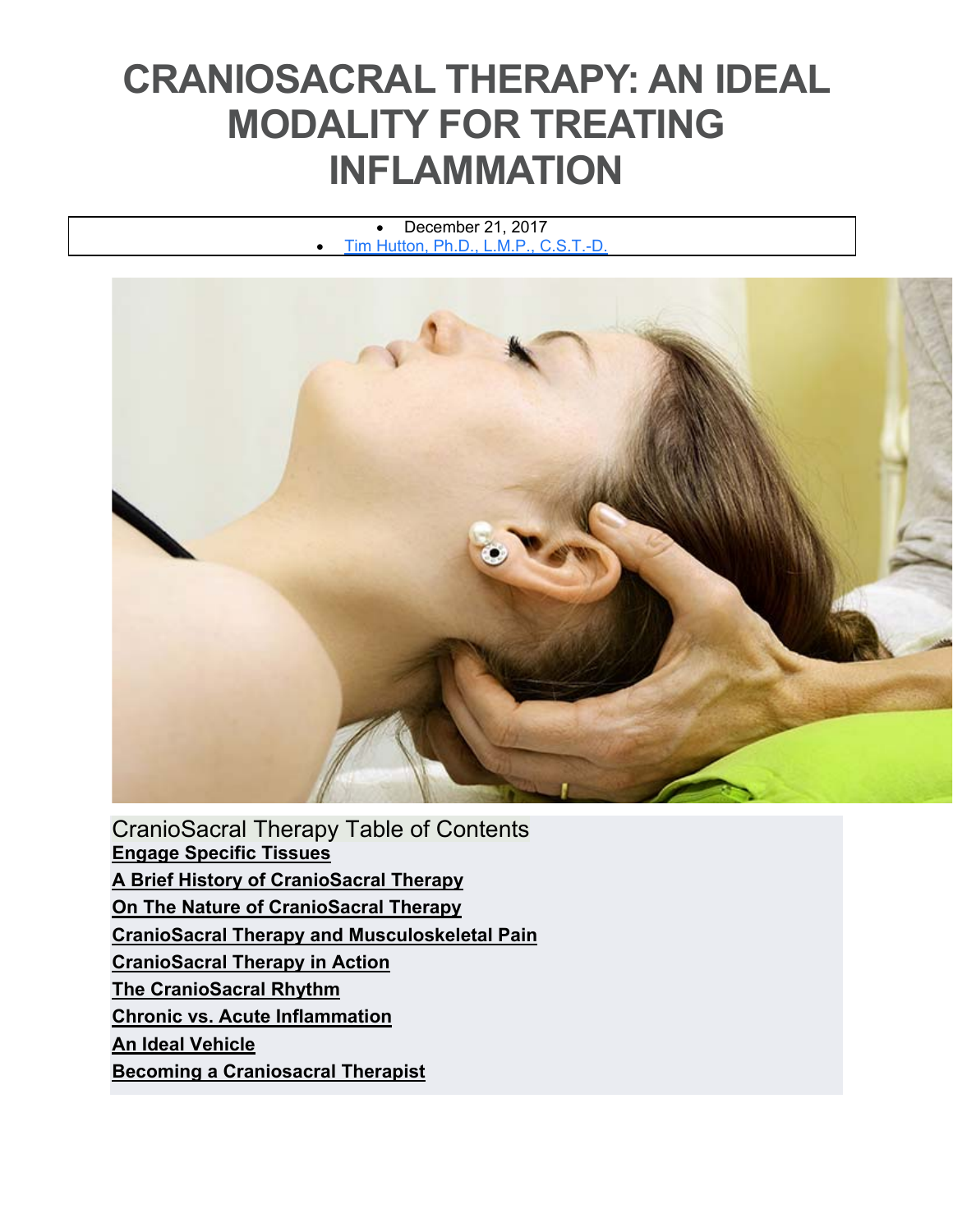## **Engage Specific Tissues**

CranioSacral Therapy (CST), because of its ability to engage specific tissues in the body with great precision, is an ideal modality with which to address the immune system. Using CST it is possible to directly map inflammation in the body, on a micro level.

One can tell exactly which tissues are inflamed, what aspects of the immune system are involved in that inflammatory process, and to some extent to what the immune system is reacting, all simply by palpating the movement of the immune system in response to the craniosacral rhythm.



The immune system, which consists of a loose network of 10 to 50 billion cells of various kinds, all acting together and communicating with each other chemically and energetically, can often seem a bit esoteric.

Tissue is easy to palpate, and is easily affected by manual therapy. It is less obvious that this is true of the immune system. The immune system, however, is involved in every issue that we treat as manual therapists. If the client is experiencing a symptom, there is some degree of inflammation, and the immune system is involved.

This involvement may be primary, as in the case of an infection or an autoimmune condition, or it may be secondary, in which case simply releasing fascial restrictions may be enough to allow the inflammatory response to completely abate.

Most often, the situation is somewhere between these two extremes, however, and simply releasing fascial restrictions does not completely eliminate the inflammation. Thus it is critical that we as manual therapists be able to address this important system of the body.

These types of white blood cells help the immune system.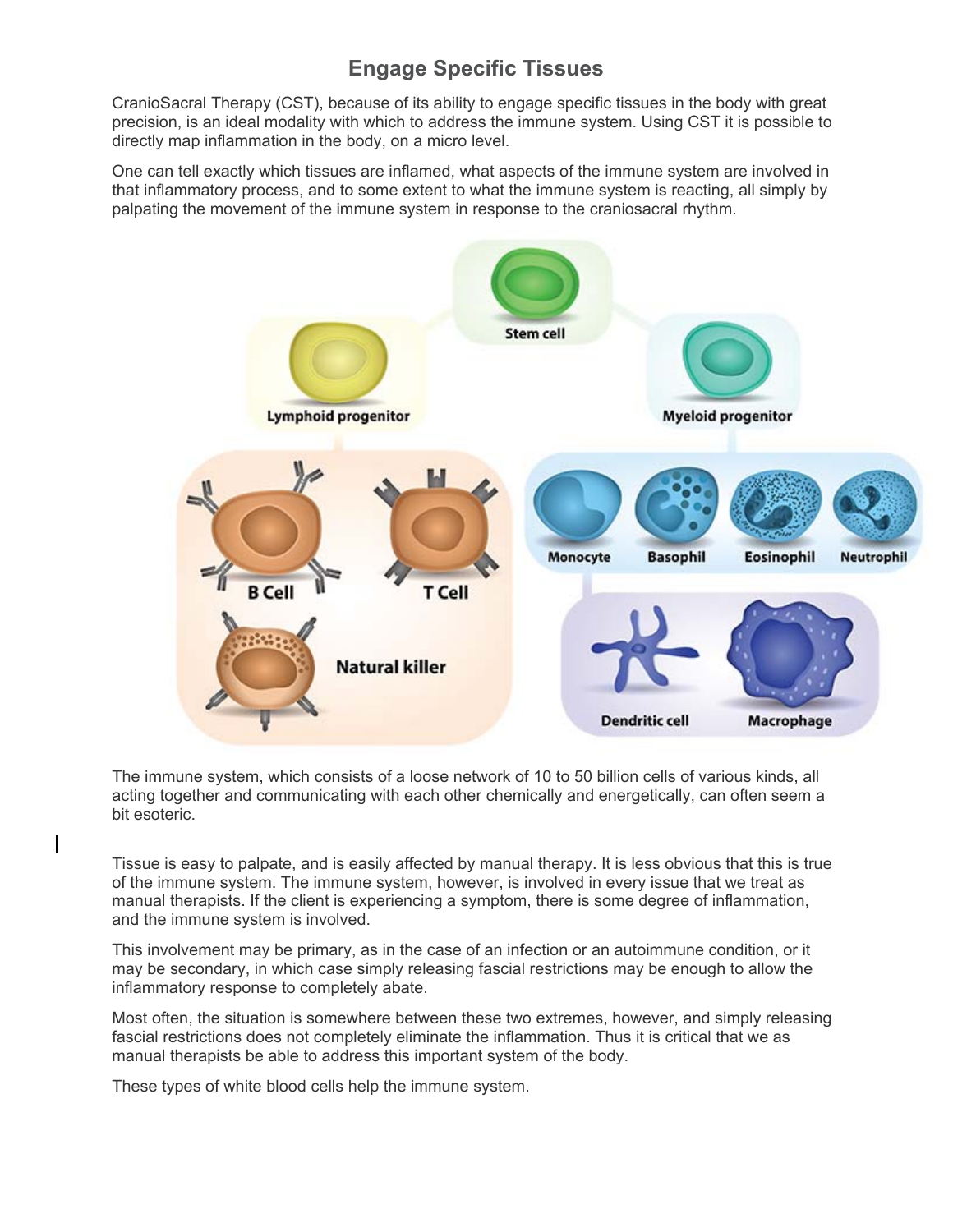## **A Brief History of CranioSacral Therapy**

CranioSacral Therapy was developed by John Upledger, D.O., O.M.M., in the mid-1970s and derives out of the osteopathic tradition.

Andrew Taylor Still developed osteopathy itself in the late 1800s. Osteopathy is based upon the principle that the body possesses its own Inner Wisdom and ability to heal, though sometimes the body needs additional resources to do so.

The role of the therapist is to provide those additional resources to the Inner Wisdom. The therapist does not directly make changes to the tissue; the therapist supports the Inner Wisdom and the Inner Wisdom makes the changes the Inner Wisdom deems to be important. Thus, the role of the therapist becomes that of a facilitator.

Andrew Still had a student in the 1920s named William Sutherland, D.O. Sutherland was intrigued with the movements of the bones of the skull and developed an approach to therapy he called Cranial Osteopathy.

While there are some similarities between Cranial Osteopathy and CST, there are also major differences.

In the early 1970s, Upledger had the opportunity to assist a surgical procedure that involved exposing the dural tube of the patient (the membrane which surrounds the spinal cord).

During this surgery, Upledger directly witnessed a rhythmic expansion and contraction of that tube. Intrigued, he initially went and studied Cranial Osteopathy. His research led him in a different direction, however, and ultimately, he developed CST.

Cranial Osteopathy focuses primarily on the bones of the skull. Practitioners have a very detailed understanding of the sutures of the cranium, and many subtle techniques to free up those bones.



John Upledger, DO, OMM

Upledger felt that while the sutures were important, problems were most often caused by tensions in the membrane system to which those bones attach. These membranes line the cranium and attach strongly to the sacrum, hence the name CranioSacral.

(Tensions may come from anywhere. It is not uncommon for a sprained ankle or twisted knee, for example, to produce a tension that pulls up into the cranium. In such a case, treating the membranes in the cranium can be helpful, but if the twist in the knee or ankle is not addressed the results will often only be temporary. Thus, despite the name, a CranioSacral therapist will address the entire body, not just the head and tailbone.)

Addressing these membranes requires that very light force be used. Too much force and the body will guard.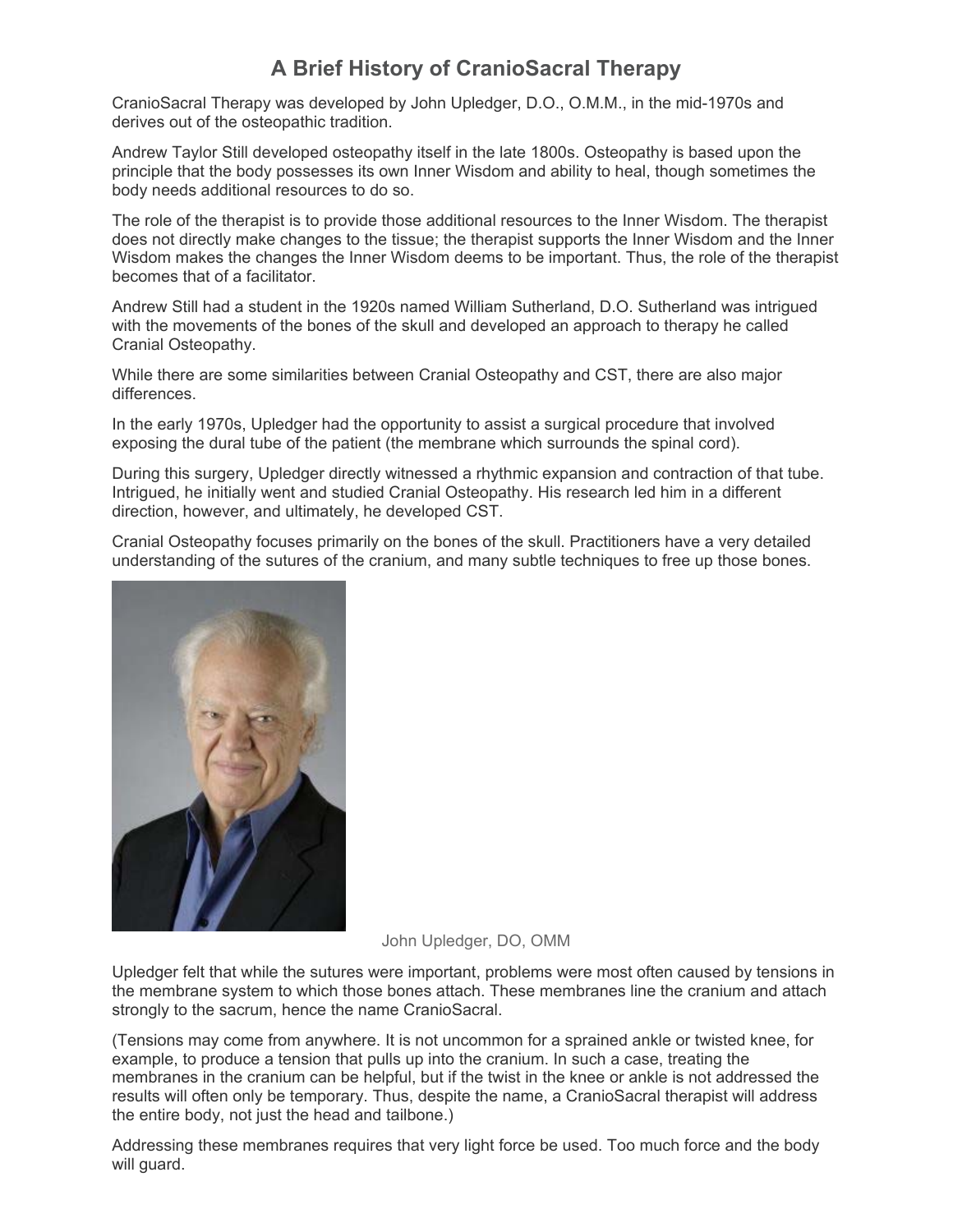Typical force used in CST at the site of the tension is about 5 grams, or the weight of a nickel. (The therapist may need to apply more force than that to the tissue, in order to apply just the right force at the depth of the restriction.)

## **On the Nature of CranioSacral THerapy**

CranioSacral Therapy belongs to a unique family of therapies.

 Most manual modalities are very technique-oriented. The therapist assesses the situation, and then applies a technique to help address it.

While CST can be done as technique, at its core it is much more of a process-oriented modality. The work is about following and supporting the healing process of the client and their Inner Wisdom.

The therapist does this not by doing anything, but by being a witness and being present in the moment with what is happening in the tissue. The therapist acts as a resource to the Inner Wisdom, and the body heals itself. CST is much more about *being with* than it is about *doing to*.

Dr. Upledger described the ideal therapist as:

- Impartial: They do not take sides, especially between the part of the client that wants to heal and the part that is reluctant to make a change.
- Nonjudgmental: Have no judgment of the client no matter what issues are brought up.
- Ego-subordinated: The session is about the client, not the therapist.
- Unconditionally present: Paying attention in the moment, as best one is able.
- Infinitely patient: Release will occur when it is ready, not before.

Thus, to treat, the CST therapist puts their hands lightly on the tissue, notices what is happening in the moment, follows any movement that they feel and waits for a release to occur.

For this approach to be successful, the therapist must be neutral. If the therapist tries to impose their own agenda on the tissue, they will not be authentically following the client's Inner Wisdom, and the therapy will be less successful.

This healing process does not manifest only during therapy. It goes on all the time.

The body is constantly compensating around tension patterns, trying to find the most efficient way to function given the internal tensions within the system.

The only difference between a therapy session and daily life is that, during the therapy session, the Inner Wisdom has more resources available due to the presence of the therapist, so a different equilibrium becomes possible.

#### **CranioSacral Therapy and Musculoskeletal Pain**

Life is about compensation. We all have tension and internal conflicts due to various traumas that we have experienced. So long as we can compensate around those internal tension patterns, there will be no symptoms.

Absent direct palpation of a tension pattern, one would not even know it is there. It is only when the tension overwhelms the body's ability to compensate that these symptoms occur.

However, symptoms show up at the weak link—not necessarily where the tension is. Symptoms are not a reliable indicator of where the origin of a problem lies, and simply treating symptoms often will yield only temporary results.

CST directly addresses those internal tension patterns. Reducing internal tensions gives the body back room to compensate, often resulting in a reduction of symptoms. This is true even in cases where the proximal cause of the symptoms was not directly addressed.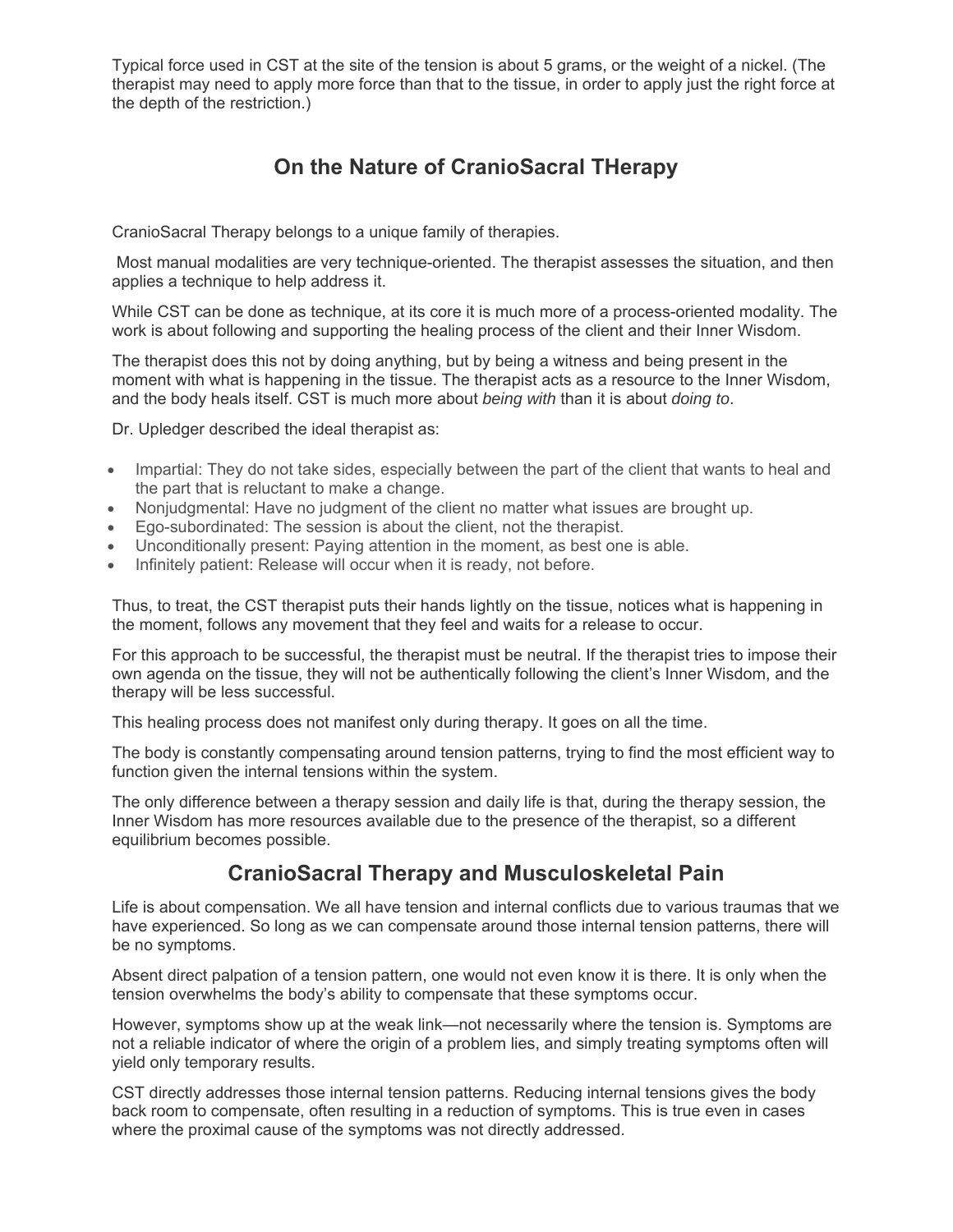Give the body enough room to compensate and the symptoms may abate anyway. Thus, CST is potentially beneficial for just about any condition. Reducing internal tension and conflict allows the body to function better no matter what is going on.

CranioSacral Therapy can be used to treat, often in conjunction with other therapies, a wide variety of pain conditions, particularly headaches and musculoskeletal pain.

It can be useful in treating neurological and circulatory issues, digestive issues as well as problems with other internal organs. Any condition may respond positively to CST if the internal tension in the body can be reduced.

Because CST employs very light force, typically about 5 grams, there are very few contraindications to its use. Contraindications generally fall into two major categories: compromise to the structure of the membrane system around the brain and spinal cord, and anytime a small transient increase in intracranial pressure could conceivably cause a problem.

Examples of the former are epidural leaks from lumbar puncture and open cavity head wound.

Examples of the latter include acute stroke, severe concussion with consequent swelling of the brain and unstable cerebral aneurism. (Chronic stroke, where there is no longer a danger of causing a clot or bleed to recur, is very much an indication for CST.)

### **CranioSacral Therapy in Action**

I present the following case as an example of how CST can help. A mother brought her 14-year-old son to me because he had a headache. Specifically, he had a category 9 to 10 headache continuously for nine months.

After many tests, the doctors determined he was producing too much cerebrospinal fluid (CSF) and gave him a diagnosis of *pseudotumor cerebri*. His body was behaving as if he had a brain tumor when he did not really have one. (This diagnosis is really a fancy way of saying that he is producing too much CSF, and we don't know why.)

The only treatment that proved effective was to do a spinal tap to draw off some of the excess fluid. They started doing a spinal tap every few weeks, and were up to doing three a week. By the time his mother brought him to see me, this child had already had 23 spinal taps.

Whenever they did the spinal tap they would do a general anesthetic. This child had a massive headache, his low back was like a pincushion, and he was trying to detox all that anesthetic. He was not a happy camper.

Once I started treating, I noticed that nothing was moving. When I put my hands on his parietal bones, his tissue pulled my left hand in with great force. Come to find out when he was 9 years old, he was riding a bicycle and hit a rock.

He was thrown over the handlebars and landed on his head, crushing the helmet he was wearing directly over the left parietal. This jammed his skull and prevented his body from appropriately controlling CSF pressure.

Releasing the parietal allowed everything to move again, and two weeks after this treatment, his headache went away. (It took that long for the buildup of metabolic waste to clear out of his central nervous system and the resulting inflammation to die down,)

Most interesting to me was that he hit his head when he was 9 years old. He did not develop the headache until he was 14. His skull was jammed the whole time. He was able to compensate around the restriction and he had no symptoms.

Then something happened that overwhelmed his ability to compensate. I suspect he went into puberty. This case is a very clear illustration of the importance of compensation in how our bodies function.

This was a case that specifically involved the craniosacral system, and so was an ideal case to treat with CST. The results, however, were not atypical.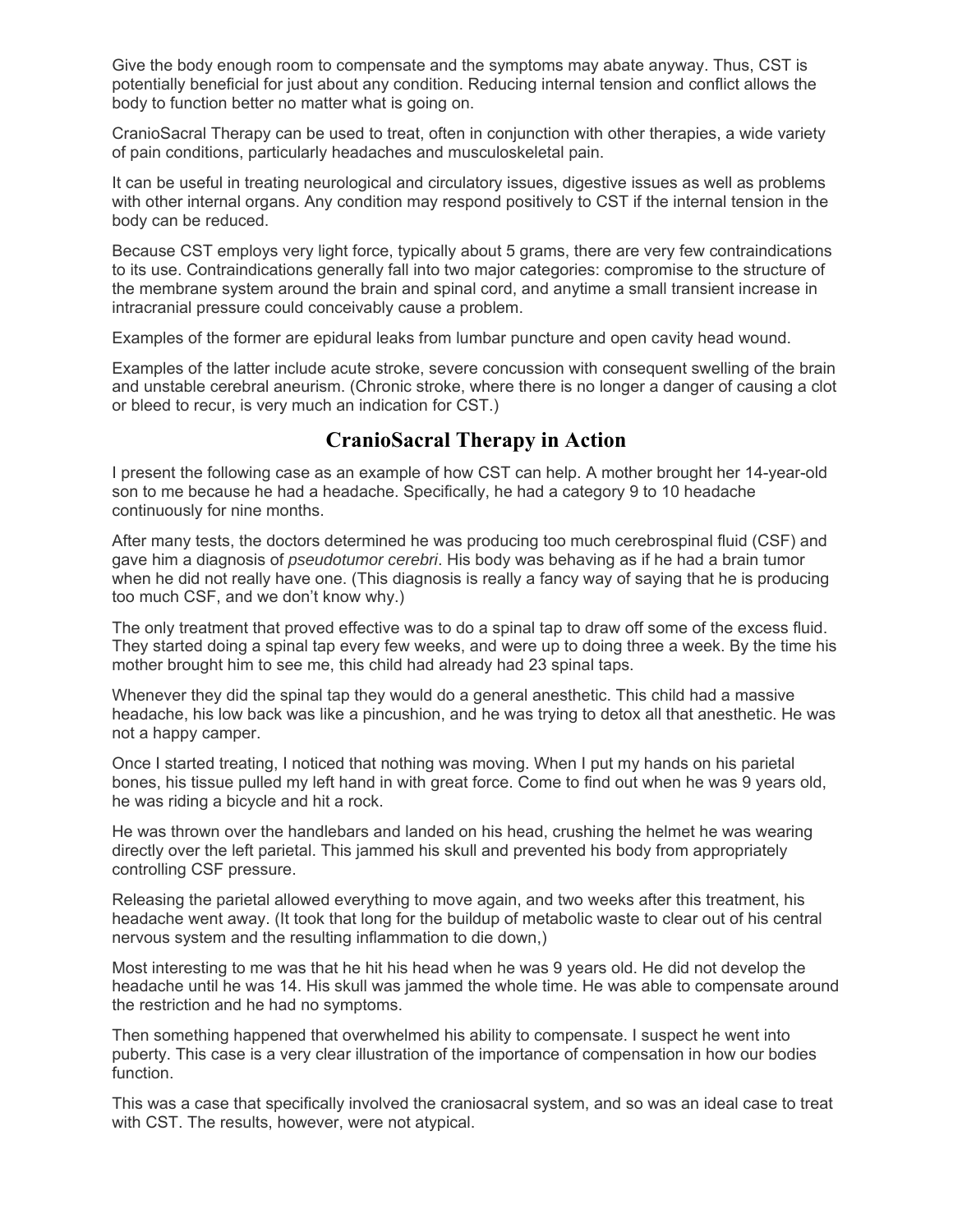By addressing the underlying tension patterns, CST often results in dramatic and long-lasting reduction of symptoms.

### **The CranioSacral Rhythm**

The craniosacral rhythm is the primary palpation tool used by craniosacral therapists. It consists of a slow (five- to 10-second period), subtle, external and internal rotation of the body that occurs as a consequence of the body's mechanism for controlling cerebral spinal fluid pressure.

According to the pressurestat model developed by John Upledger, D.O., O.M.M. (1932–2002) and Ernest Retzlaff, Ph.D. (1918–1989), cerebral spinal fluid production is intermittent, while cerebral spinal fluid reabsorption is constant. During fluid production the pressure in the cranium rises very slightly, which causes a slight increased stimulation of the motor cortex. (John E. Upledger, D.O., F.A.A.O., and Jon D. Vredevoogd, *Craniosacral Therapy*, Eastland Press, Seattle, 1983, pp. 11–12.)

This increased stimulation in turn causes a slight global increase in muscle tonus. When this happens, the external rotators overpower the internal ones, causing a slight but easily palpable external rotation of the body.

This is the flexion phase of the craniosacral rhythm. When the fluid production shuts off, the cerebral spinal fluid pressure drops, the muscles relax slightly and the body internally rotates. This is the extension phase.

Generally speaking, if a particular tissue is moving well in the craniosacral rhythm that implies the tissue is functioning well. If the tissue is not moving well in the craniosacral rhythm, then that indicates that there is a problem.

One of the basic principles of CST is that, ideally, all parts of the body should move freely in the craniosacral rhythm. This includes the immune system. When the muscles pull the body into external rotation during craniosacral rhythm flexion, they externally rotate the entire body and all its tissues, including the loose network of immune cells.

The therapist can choose to tune in to the movement of the tissue as a whole, or choose to pay attention to the movement of any of its various components.

Therefore placing attention on the network of immune cells, allows the therapist to determine how those immune cells are moving in response to the craniosacral rhythm, and thus how the immune system is functioning at a particular location.

As an analogy, consider listening to a symphony orchestra. What one hears depends upon what one chooses to pay attention to. Focusing on the sound of the first violin brings that sound into the foreground slightly, while the sound of the rest of the orchestra retreats into the background, allowing the sound of the first violin to be easily distinguished from that of the rest of the orchestra.

Similarly, focusing on a particular tissue allows a therapist to determine how that tissue is moving in response to the craniosacral rhythm.

Under normal circumstances, absent inflammation, the cells of the immune system are not to be found in the interstitial spaces of the tissues of the body, but are instead confined to certain specific pathways—under the skin and mucous membranes, in the blood and the lymph, and in certain specialized immune organs, such as the bone marrow, the spleen, and the lymph nodes.

This is part of the body's protection against autoimmune disease. If the immune cells are not routinely exposed to certain of the body's proteins it is much less likely that the immune cells will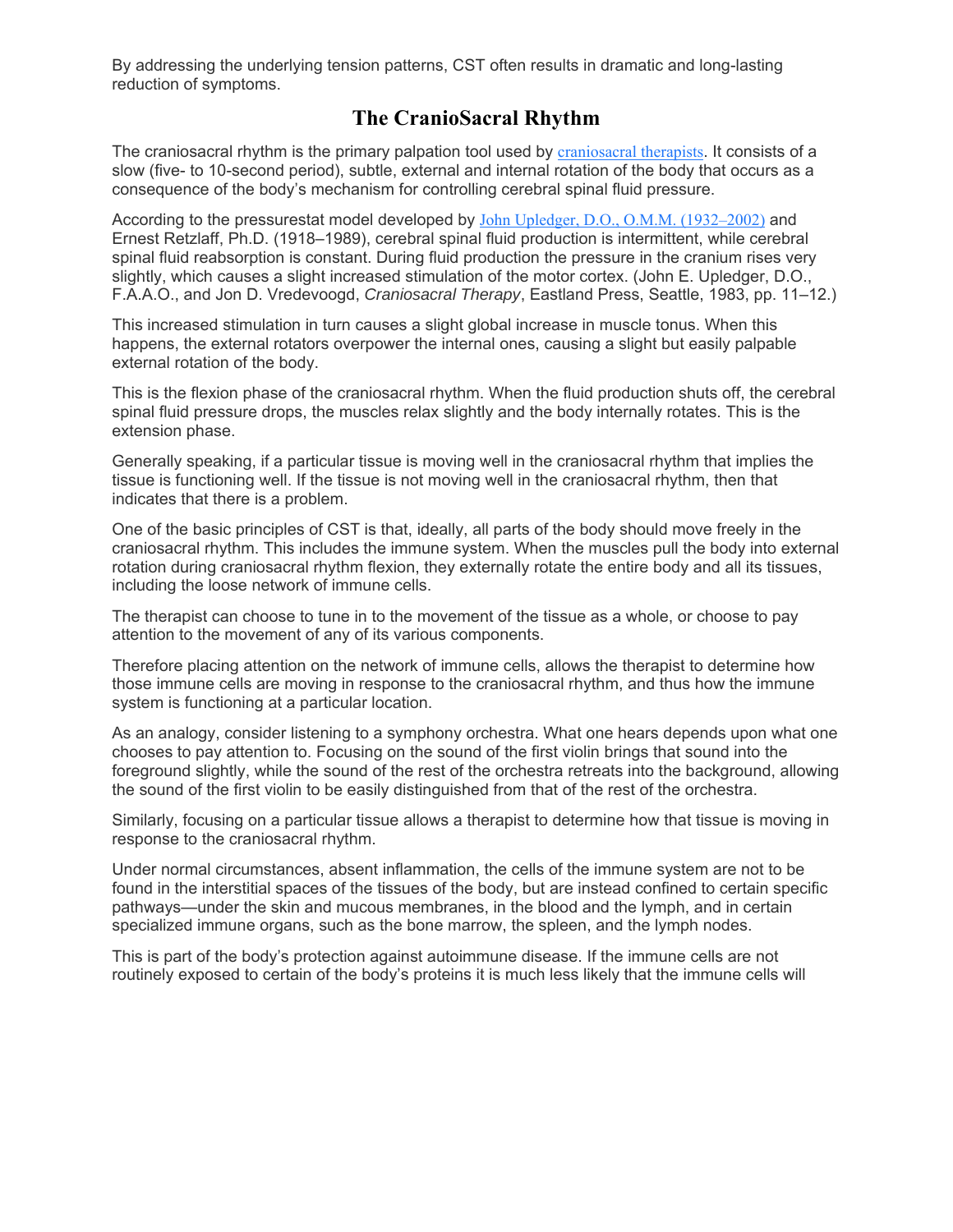adversely react to those proteins.



### **Chronic vs. Acute Inflammation**

In this situation, a therapist tuning in to how immune cells in some location in the tissue are moving in response to the craniosacral rhythm will feel no movement, because there are no immune cells in that tissue and thus nothing there to move.

The tissue itself may or may not be moving in the craniosacral rhythm (it may or may not be restricted in its own right), but there will be no craniosacral rhythm response from the immune system in that location.

If there is inflammation, however, immune cells release histamine, which opens up the capillary beds and allows immune cells to travel out into the surrounding tissue. In this situation, there will be immune cells in the interstitial space, and the therapist will feel those cells moving in response to the craniosacral rhythm.

It is important to distinguish acute inflammation from chronic. Acute inflammation is the body's normal and appropriate response to trauma, and is characterized by the body rebuilding itself.

The inflammation is in the process of resolving itself. Chronic inflammation, on the other hand, is not a normal response, and is characterized by the body simultaneously rebuilding itself and tearing itself apart.

The body is caught in a loop and the inflammation is unable to resolve. In acute inflammation, because it is the body's normal response, immune cells in the tissue will generally be moving well in response to the craniosacral rhythm. The tissue itself is often restricted, due to inflammation, but the immune cells will be moving well.

In chronic inflammation, the immune cells will not be moving well in the craniosacral rhythm. The tissue will generally be restricted, and the movement of the immune cells will be restricted as well.

Tuning in to the movement, or lack thereof, of immune cells in response to the craniosacral rhythm allows the CST therapist to directly map inflammation in the body, on a micro level.

With practice, for example, it is possible to palpate a coronary artery and to distinguish the movement in the craniosacral rhythm of the muscular wall of the artery from that of the endothelial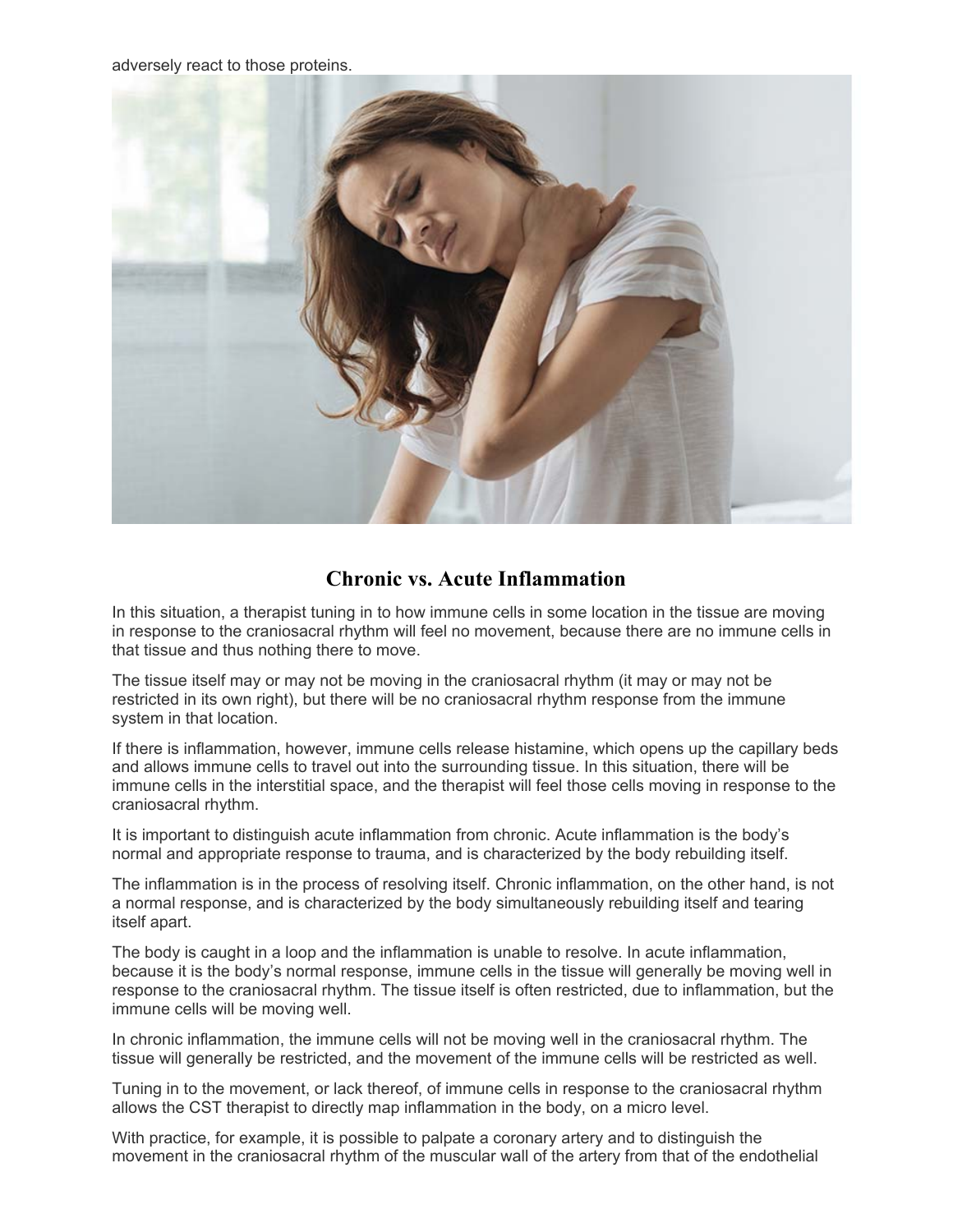lining, from that of the blood inside the artery, and from that of any immune cells within the lining. Normally there should be no immune cells in the endothelial lining, so their presence there is an indication of inflammation.



**An Ideal Vehicle** 

In this situation, a therapist tuning in to how immune cells in some location in the tissue are moving in response to the craniosacral rhythm will feel no movement, because there are no immune cells in that tissue and thus nothing there to move.

The tissue itself may or may not be moving in the craniosacral rhythm (it may or may not be restricted in its own right), but there will be no craniosacral rhythm response from the immune system in that location.

If there is inflammation, however, immune cells release histamine, which opens up the capillary beds and allows immune cells to travel out into the surrounding tissue. In this situation, there will be immune cells in the interstitial space, and the therapist will feel those cells moving in response to the craniosacral rhythm.

It is important to distinguish acute inflammation from chronic. Acute inflammation is the body's normal and appropriate response to trauma, and is characterized by the body rebuilding itself.

The inflammation is in the process of resolving itself. Chronic inflammation, on the other hand, is not a normal response, and is characterized by the body simultaneously rebuilding itself and tearing itself apart.

The body is caught in a loop and the inflammation is unable to resolve. In acute inflammation, because it is the body's normal response, immune cells in the tissue will generally be moving well in response to the craniosacral rhythm. The tissue itself is often restricted, due to inflammation, but the immune cells will be moving well.

In chronic inflammation, the immune cells will not be moving well in the craniosacral rhythm. The tissue will generally be restricted, and the movement of the immune cells will be restricted as well.

Tuning in to the movement, or lack thereof, of immune cells in response to the craniosacral rhythm allows the CST therapist to directly map inflammation in the body, on a micro level.